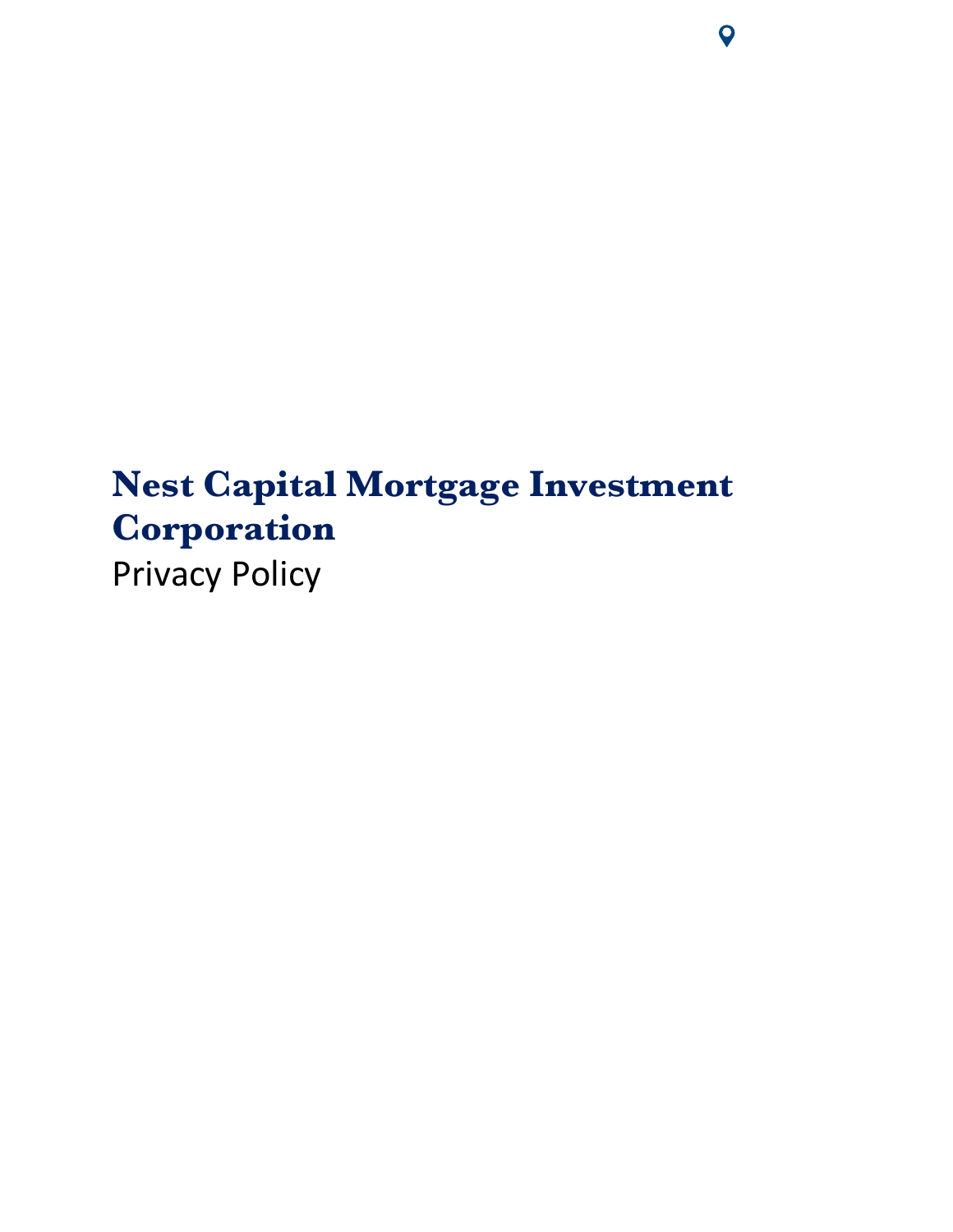

# **Table of Contents**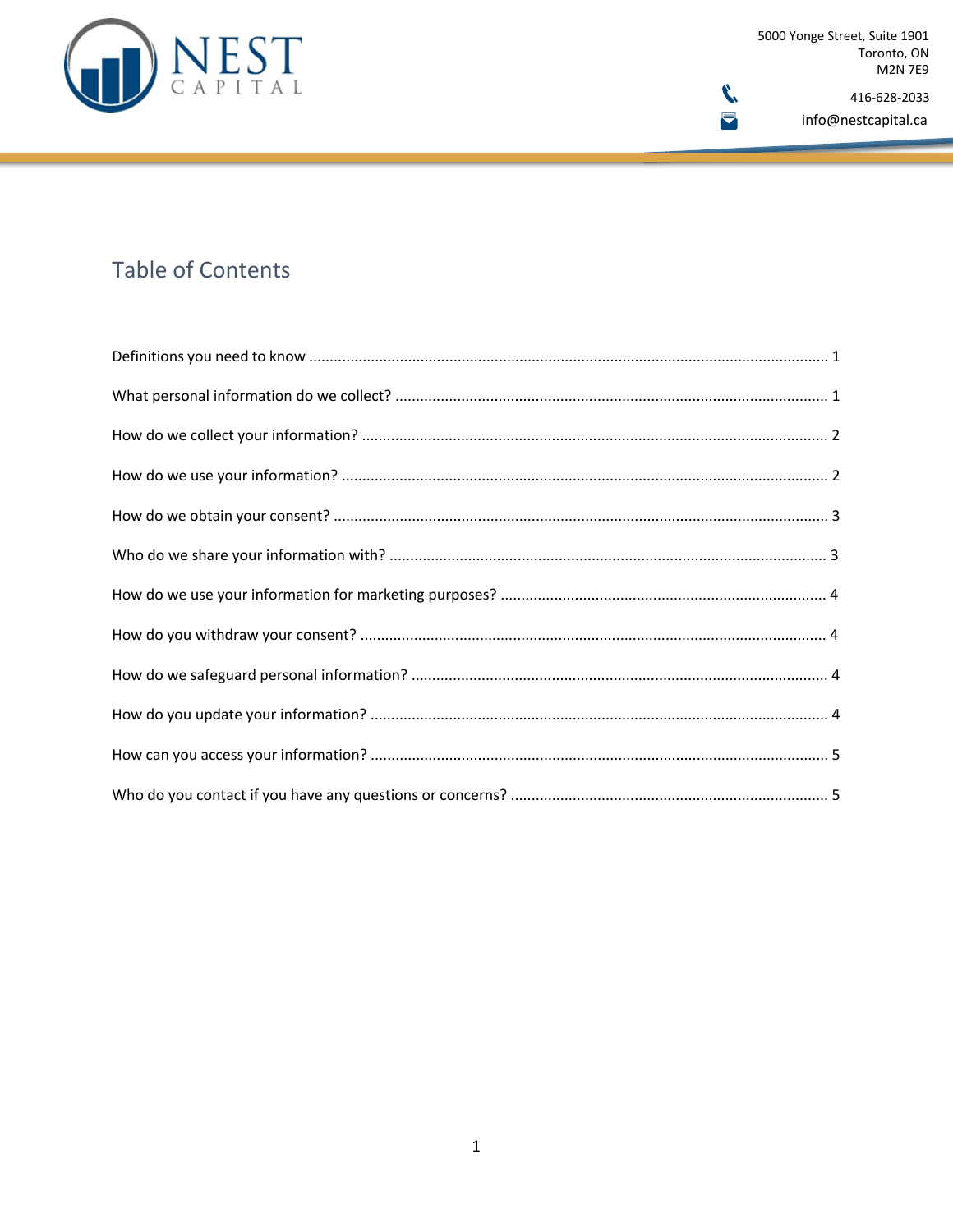

info@nestcapital.ca

The privacy of our investors and borrowers is very important to us. This Privacy Policy sets out the information practices for Nest Capital Mortgage Investment Corporation ("Nest Capital" or the "Firm" or "us") representatives, including what types of personal and business information is collected, how the information is used, and with whom the information is shared. We are committed to protecting your privacy and maintaining the confidentiality of your information. This Privacy Policy may be updated from time to time without notice. Nest Capital complies with the requirements of Part 1 and Schedule 1 of the Personal Information Protection and Electronic Documents Act (Canada) ("PIPEDA") and all applicable provincial personal information laws. Below is an overview of the privacy principles set out in Schedule 1 of PIPEDA.

# Definitions you need to know

**Service** means any financial product or service offered by us.

**You** and **your** means each person, whether an individual, corporation or trust, who has made application to us for or signed an application in respect of any Service offered by us, including any co-applicants, guarantors or personal or corporate representatives such as directors.

**SROs** refers to self-regulatory organizations, including the Investment Industry Regulatory Organization of Canada (IIROC), the Mutual Fund Dealers Association of Canada, the exchanges and other regulated marketplaces and the Canadian Investor Protection Fund.

# What personal information do we collect?

The term "personal information" refers to any information that specifically identifies you, including information such as your home address, telephone numbers, social insurance number ("SIN"), birth date, assets and/or income information, employment history and credit history. We will be collecting personal information from you that includes the following:

- Your full name, address, occupation and date of birth, which is required by law;
- Identification, such as a valid driver's license or passport;
- Your social insurance number for income tax reporting purposes, as required by law;
- Your financial information including annual income, assets and liabilities, and banking information;
- Your employment history and credit history;
- Information about parties such as your spouse if you are applying for certain Services, where this information is required by law.

For legal entities such as businesses, partnerships, trusts, estates or investment clubs, we may collect the information referred to above from each authorized person, partner, trustee, executor and club member, as appropriate.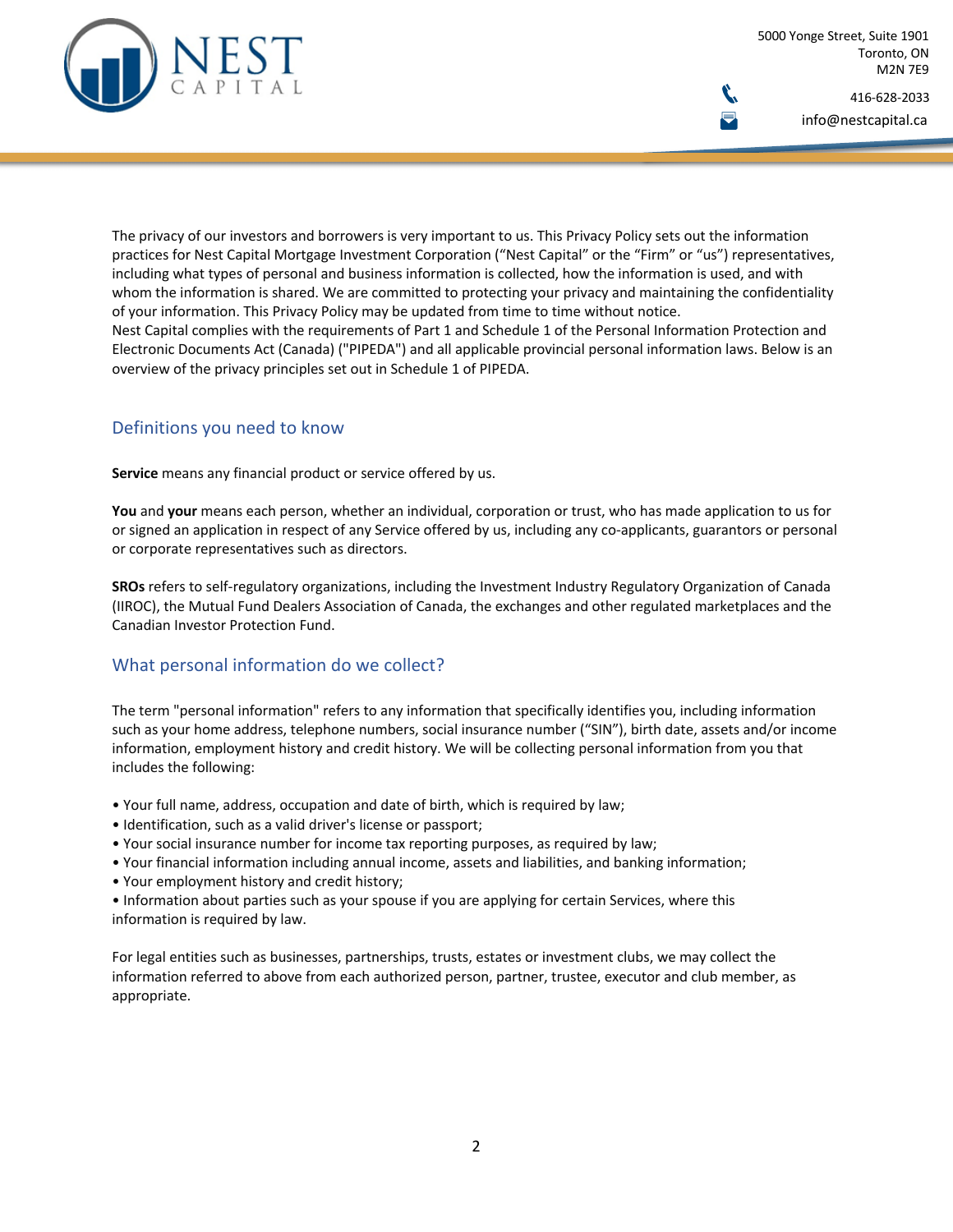

# How do we collect your information?

We collect your personal or business information directly from you or through your financial advisor and/or dealer in order to provide you with Services, to meet legal and regulatory requirements and for any other purposes to which you consent. Your information may be collected from a variety of sources, including:

• Subscription forms, KYC forms, applications, questionnaires or other forms that you submit to us or agreements and contracts that you enter into with us;

- Your transactions with us;
- Meetings and telephone conversations with you;
- E-mail communications with us; and
- Our websites.

We may monitor or record any telephone call we have with you. The content of the call may also be retained. We may inform you prior to proceeding with the call of this possibility. This is to establish a record of the information you provide, to ensure that your instructions are followed properly and to ensure customer service levels are maintained.

#### How do we use your information?

We collect and use your personal or business information in order to give you the best possible service and for the purposes set out in your agreement(s) with us, such as:

- To establish your identity and verify the accuracy of your information;
- To confirm your corporate status;
- To understand your needs;
- To determine the suitability of our Services for you;
- To determine your eligibility for our Services;

• To set up, administer and offer Services that meet your needs, including fulfilling any reporting or audit requirements;

• To provide you with ongoing Service, including executing your transactions;

• To provide you and/or your financial advisor and/or dealer with confirmations, tax receipts, proxy mailings, financial statements and other reports;

- To meet our legal and regulatory requirements;
- To manage and assess our risks; and
- To protect us from error and to prevent or detect fraud or criminal activity.

We collect, use and disclose your SIN, social security number or other government-issued personal or business identification number for income tax reporting purposes, as required by law. In addition, we may ask you for your SIN to confirm your identity. This allows us to keep your personal information separate from that of other customers, particularly those with similar names, and helps maintain the integrity and accuracy of your personal information. You may refuse to consent to its use or disclosure for purposes other than as required by law.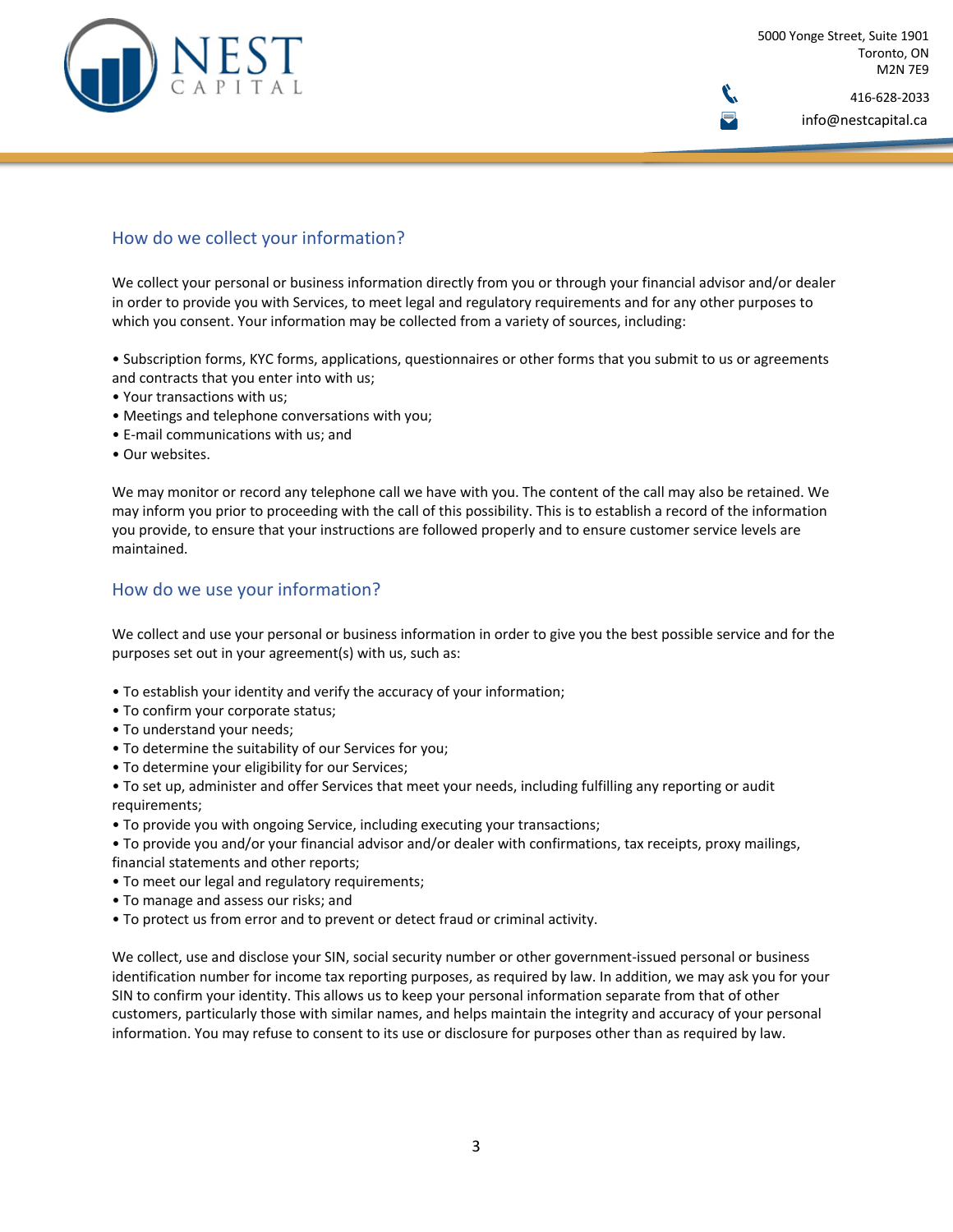

#### How do we obtain your consent?

We rely on your actions as indications of your consent to our collection, use and disclosure of your personal information. For example, by signing a subscription form or an application form, voluntarily providing your information to us directly or through your financial advisor or dealer and continuing to do business with us, you are consenting to the collection, use and disclosure of your personal information for the purposes identified in this Privacy Policy. Nest Capital will not, as a condition of the supply of Services, require you to consent to the collection, use or disclosure of your personal information beyond that which is required to fulfill these purposes.

# Who do we share your information with?

We may share your personal or business information within Nest Capital for the purposes set out above. We do not provide directly all the services related to your relationship with us. As such, we may transfer your personal information, when necessary, to our third party service providers and to our agents in connection with the Services, however, please note that these third party service providers and agents will not share this information with others. Such information is only used for the purposes identified above. We may use third party service providers or agents such as:

- Your financial advisor or dealer;
- Other financial service providers such as investment dealers, custodians, prime brokers, banks and others used to finance or facilitate transactions or operations on your behalf;
- Registrar and transfer agents, portfolio managers, brokerage firms and similar service providers; and
- Other service providers such as accounting, legal or tax preparation services.

Our service providers and our agents process or handle your information on our behalf and assist us with various services such as printing, imaging, document storage and shredding, mail distribution and marketing. Some of these third parties may be located outside of Canada. As a result, your information may be accessible to regulatory authorities in accordance with the laws of these jurisdictions. When information is provided to our service providers and to our agents, we will require them to protect the information in a manner that is consistent with the Firm's privacy policies and practices.

We may also be required by law to disclose information to government regulatory authorities. For example, we may be required to report your income to taxation authorities. We may also be required to disclose your personal and business information to SROs. SROs collect, maintain, and disclose such information for regulatory purposes, including trading surveillance, audits, investigations, maintenance of regulatory databases and enforcement proceedings. SROs may, in turn, disclose such information when reporting to securities regulators or when sharing information with other SROs and law enforcement agencies.

We do not sell, lease, barter or otherwise deal with your personal information with third parties. Nest Capital may be involved in the sale, transfer or reorganization of some or all of its business at some time in the future. As part of that sale, transfer or reorganization, we may disclose your personal and business information to the acquiring organization, however, we will require the acquiring organization to agree to protect the privacy of your personal and business information in a manner that is consistent with this Privacy Policy.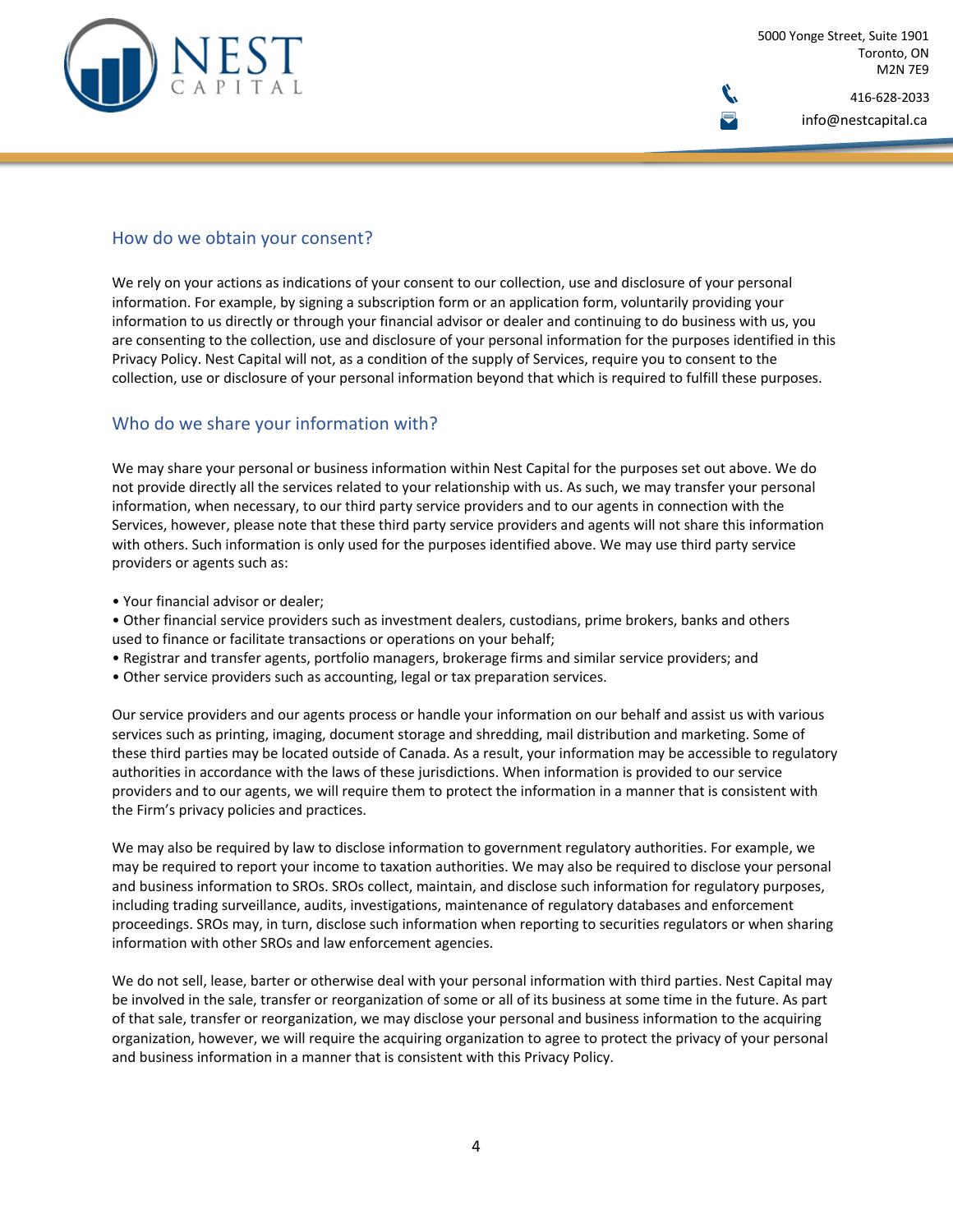

#### How do we use your information for marketing purposes?

We may share your personal or business information within the Nest Capital for the purpose of marketing products and services that we believe may be of interest to you. This would only be done with your consent. We may ask you for your contact information, such as your telephone number, residential address, e-mail or other electronic address, and keep and use this information as well as disclose it to other members of the Firm so that we or any of these companies may contact you directly through these channels for the purpose of marketing including telemarketing. Your consent to this is not a condition of doing business with us and you may withdraw it at any time (see below).

#### How do you withdraw your consent?

Subject to legal, regulatory and contractual requirements, you may refuse to consent to our collection, use or disclosure of your personal or business information, or you may withdraw your consent to our further collection, use or disclosure of your information at any time in the future by giving us reasonable notice. Depending on the circumstances, however, withdrawal of your consent may impact on our ability to provide you, or continue to provide you, with some Services or information that may be of value to you. We will inform you of the implications of your withdrawal of consent for the continued promises of service to you. We will act on your instructions as quickly as possible but there may be certain uses of your information that we may not be able to stop immediately. You can tell us at any time to stop using information about you to promote our Services or the products and services of third parties we select, or to stop sharing your information with other members of the Firm. If you wish to withdraw consent as outlined in this Privacy Policy, you may do so at any time by contacting us by mail at Nest Capital Mortgage Investment Corporation, 5000 Yonge Street, Suite 1901, Toronto, ON, M2N7E9: Chief Privacy Officer or by e-mail at info@nestcapital.ca

# How do we safeguard personal information?

We carefully safeguard your personal information and, to that end, restrict access to personal information about you to those employees and other persons who need to know the information to enable us to provide Services to you. Our employees are responsible for ensuring the confidentiality of all personal information they may access. Annually, each of our employees are required to sign a code of conduct, which contains policies on the protection of personal information.

#### How do you update your information?

As we make decisions based on the information we have, we encourage you to help us keep our information accurate and complete. Contact us at any time at in writing at I Nest Capital Mortgage Investment Corporation, 5000 Yonge Street, Suite 1901, Toronto, ON, M2N7E9: Chief Privacy Officer or by e-mail at info@nestcapital.ca if you wish to update the information we have about you.